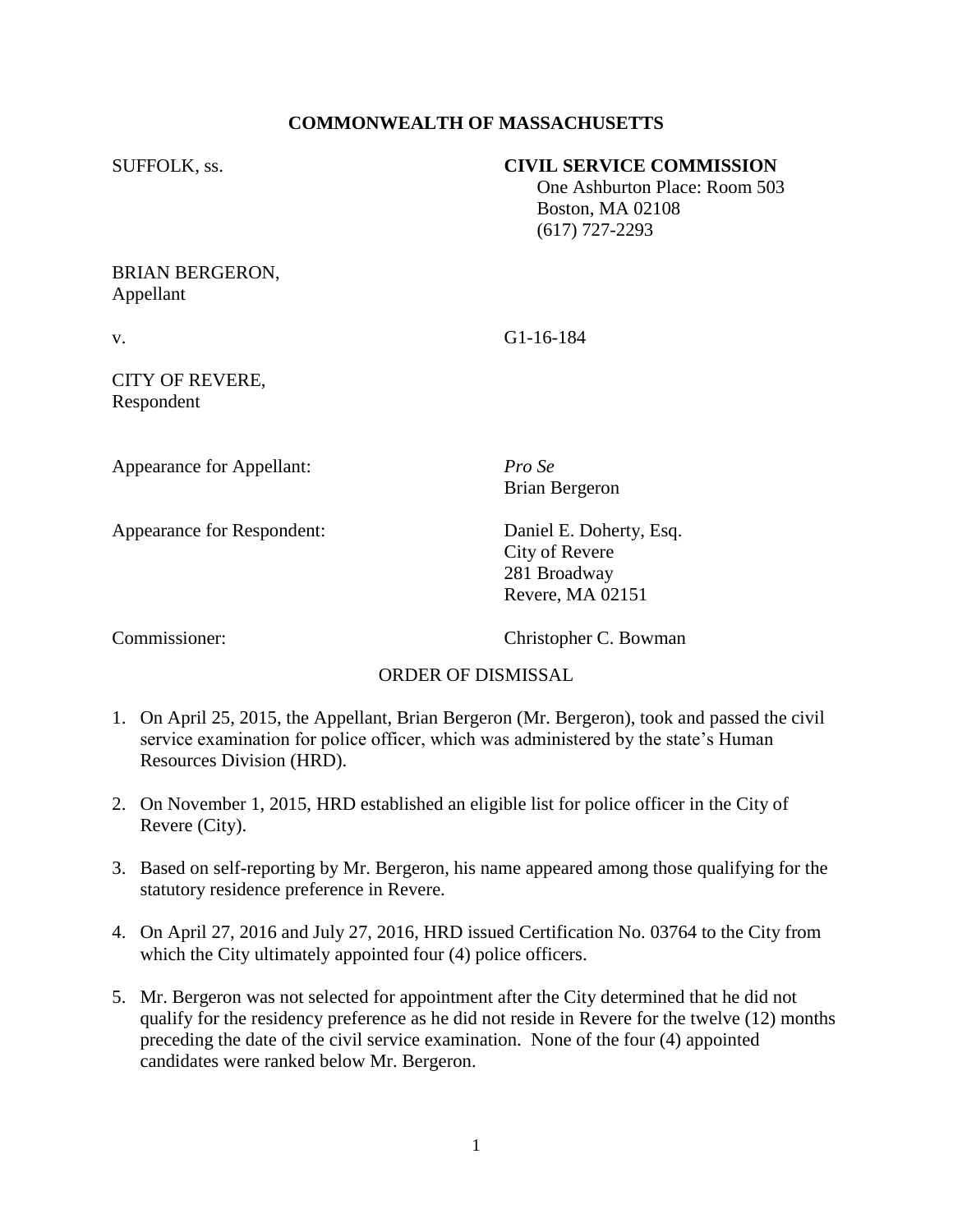- 6. Erroneously believing that Mr. Bergeron's non-selection constituted a bypass, the City forwarded bypass reasons to Mr. Bergeron along with notification that he had a right to file an appeal with the Commission.
- 7. The City, pursuant to Personnel Administration Rule .09 (PAR.09), also filed a request with HRD that, if approved, would remove Mr. Bergeron's name from the eligible list, tentatively set to expire on or around October 31, 2017. HRD has not acted on this request.
- 8. On November 7, 2016, Mr. Bergeron filed an appeal with the Commission.
- 9. On November 22, 2016, I held a pre-hearing conference at the offices of the Commission which was attended by Mr. Bergeron, counsel for the City and a representative from the City's Police Department.
- 10. At the pre-hearing conference, Mr. Bergeron did not dispute that he did not reside in Revere for the entire twelve (12) months preceding the civil service examination, and, thus, his name should not be among those with residency preference on any Certification issued to the City.
- 11. Also as part of the pre-hearing, the City indicated that the primary purpose in filing the PAR.09 removal request with HRD was to ensure that Mr. Bergeron did not appear on any Certification among those with residency preference. The City was willing to withdraw the PAR.09 removal request if the residency issue was corrected.

### *Analysis*

 There is no active dispute to be adjudicated by the Commission here. First, Mr. Bergeron was not bypassed. Second, the City has assented to withdrawing the PAR.09 removal request as long as Mr. Bergeron is accurately listed as a non-resident on the existing eligible list for Revere police officer.

# *Conclusion*

 The state's Human Resources Division (HRD) is hereby ordered to change Mr. Bergeron's status on the current eligible list for Revere Police Officer from resident to non-resident. Once this action is taken, the City's PAR.09 request regarding Mr. Bergeron should be deemed as withdrawn.

Mr. Bergeron's appeal to the Commission under Docket No. G1-16-184 is hereby *dismissed*.

Civil Service Commission

*/s/ Christopher Bowman* Christopher C. Bowman Chairman